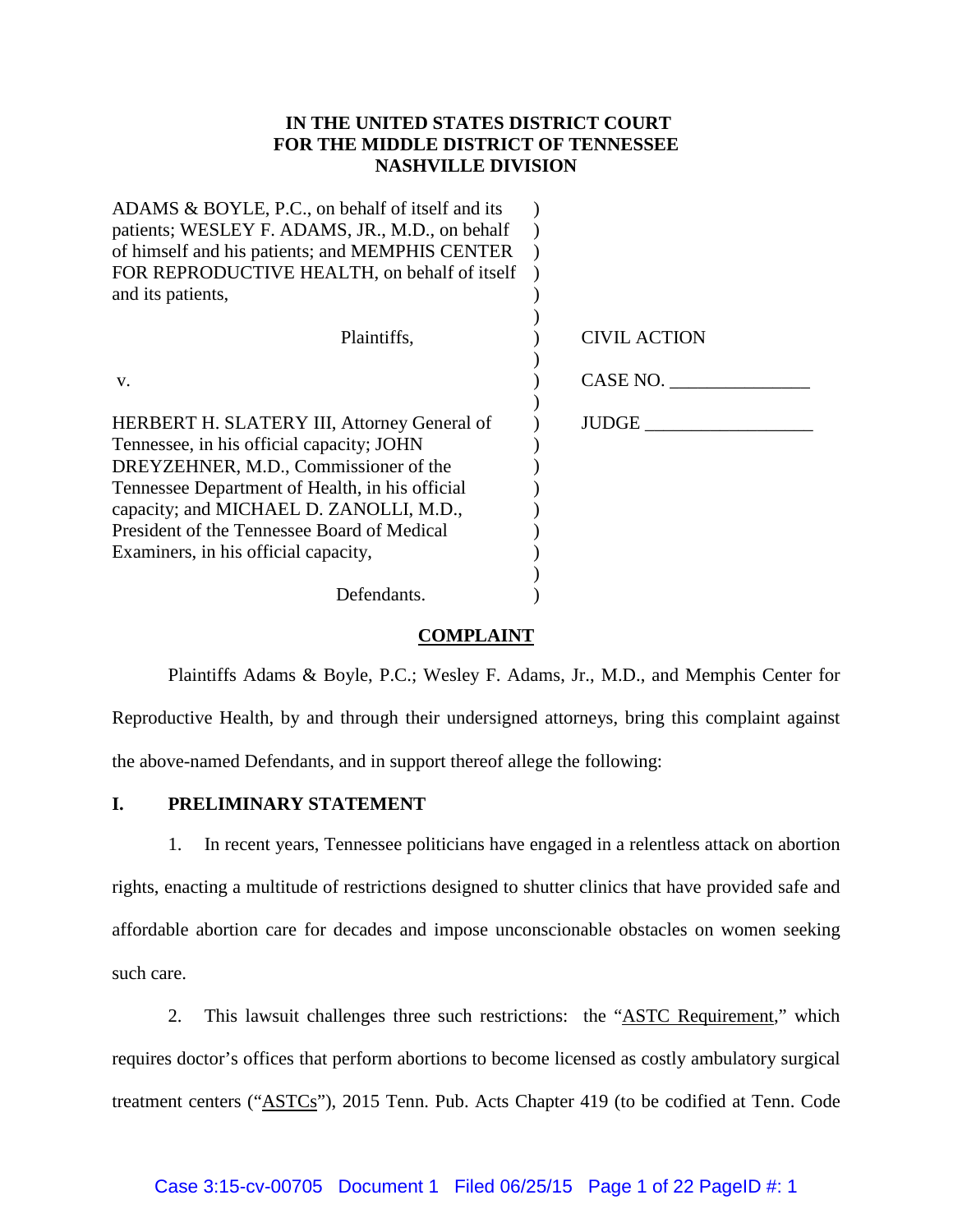Ann. § 68-11-201) (annexed hereto as Exhibit 1); the "Admitting-Privileges Requirement," which requires doctors who perform abortions to have hospital admitting privileges even though less than one-quarter of one percent of abortion patients ever need treatment at a hospital, 2012 Tenn. Pub. Acts Chapter 1008 (originally codified at Tenn. Code Ann. § 39-15-202(h); to be recodified at Tenn. Code Ann. § 39-15-202(j)) (annexed hereto as Exhibit 2); and the "Delay Requirement," which requires an abortion patient to attend an in-person meeting with a doctor to receive information that could be provided by phone and then delay her abortion for 48 hours after the meeting, 2015 Tenn. Pub. Acts Chapter 473, § 1(a)-(h) (to be codified at Tenn. Code Ann. § 39-15-202(a)-(h)) (annexed hereto as Exhibit 3).

3. Prior to the enactment of the Admitting-Privileges Requirement in 2012, there were eight clinics in Tennessee that provided surgical abortion services and one that specialized in medication abortions. The Admitting-Privileges Requirement has already resulted in the closure of two of the clinics that provided surgical abortions. If the ASTC Requirement takes effect on July 1, the combined effect of the challenged requirements would be to close half of the facilities providing surgical abortions and sharply limit the capacity of those that remain.

4. The burdens women face as a result of the challenged requirements are compounded by other obstacles to abortion access in Tennessee law. For example, Tennessee law prohibits many private health insurance plans from providing abortion coverage—including for medicallynecessary procedures, *see* Tenn. Code Ann. § 56-26-134, and also limits abortion coverage in public health insurance plans, Tenn Code Ann. § 9-4-5116. Further, although Tennessee generally promotes telemedicine as a means of improving access to healthcare, *see, e.g.,* Tenn. Code Ann. §56-7-1002(c)-(d) (prohibiting health insurance entities from treating telehealth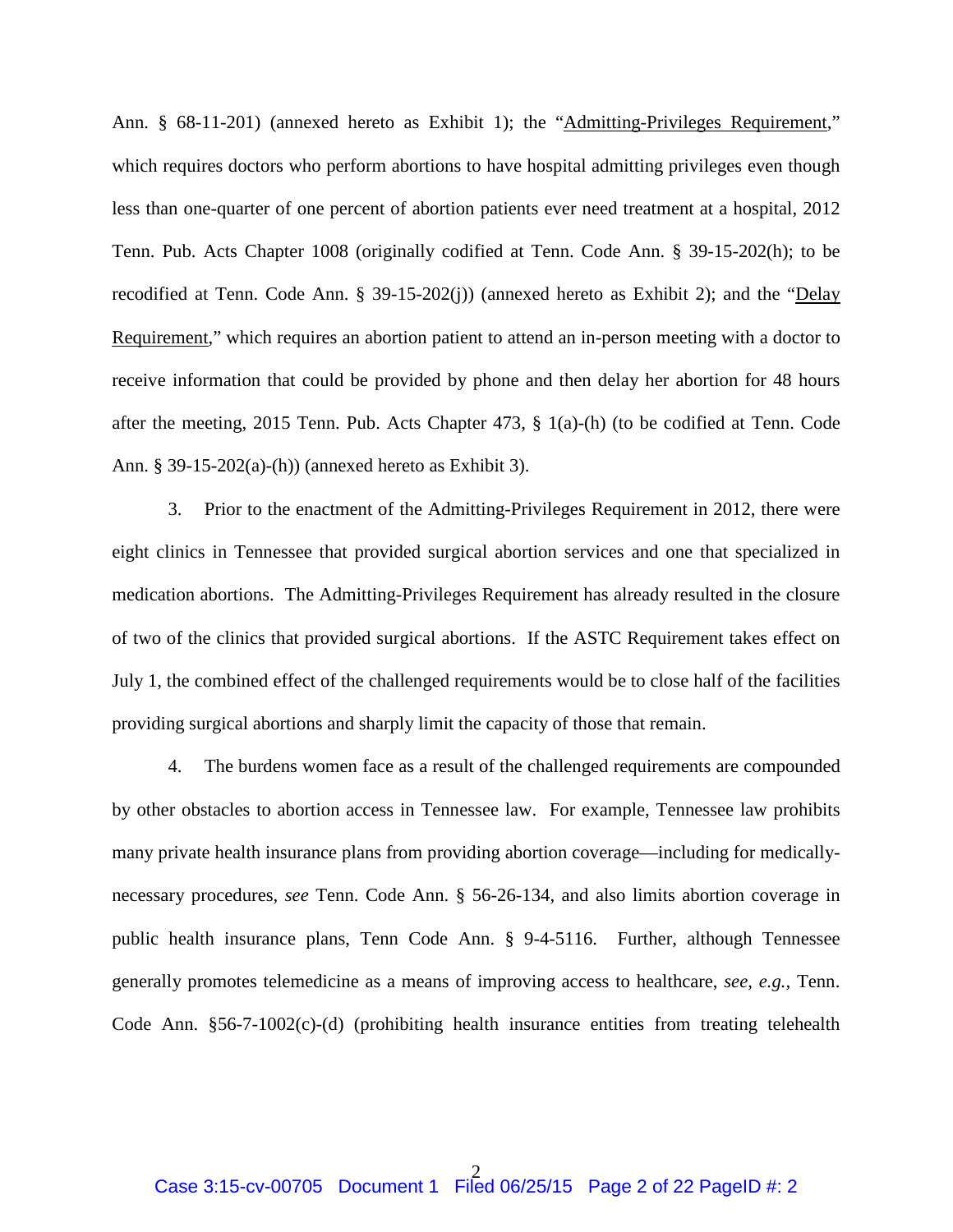providers less favorably than traditional providers), it prohibits abortion patients from utilizing telemedicine services, *see* Tenn. Code Ann. § 63-6-241.

5. Abortion is not available in Tennessee after 16 weeks of pregnancy. A woman delayed past 16 weeks because of these restrictions will be unable to obtain an abortion in the State.

6. None of these restrictions provides any health benefit to abortion patients. Each serves only to make abortion less accessible and less affordable for Tennessee women.

7. Plaintiffs, who are well-respected Tennessee abortion providers, bring this lawsuit under 42 U.S.C. § 1983 on behalf of themselves and their patients to challenge the ASTC Requirement, the Admitting-Privileges Requirement, and the Delay Requirement. They seek declaratory and injunctive relief from these unconstitutional laws.

### **II. JURISDICTION AND VENUE**

8. Jurisdiction is conferred on this Court by 28 U.S.C. §§ 1331 and 1343(a)(3)-(4).

9. Plaintiffs' claims for declaratory and injunctive relief are authorized by 28 U.S.C. §§ 2201 and 2202, Rules 57 and 65 of the Federal Rules of Civil Procedure, and the general legal and equitable powers of this Court.

10. Venue is appropriate under 28 U.S.C. § 1391(b)(1) because Defendants reside in this district and § 1391(b)(2) because The Women's Center in Nashville is located here.

## **III. PLAINTIFFS**

11. Plaintiff Adams & Boyle, P.C., is a professional corporation organized under the laws of Tennessee. It is a holding company for Bristol Regional Women's Center in Bristol, Tennessee (the "Bristol Clinic"), and The Women's Center in Nashville, Tennessee (the "Nashville Clinic"). The Bristol Clinic has operated continuously since 1980. It provides an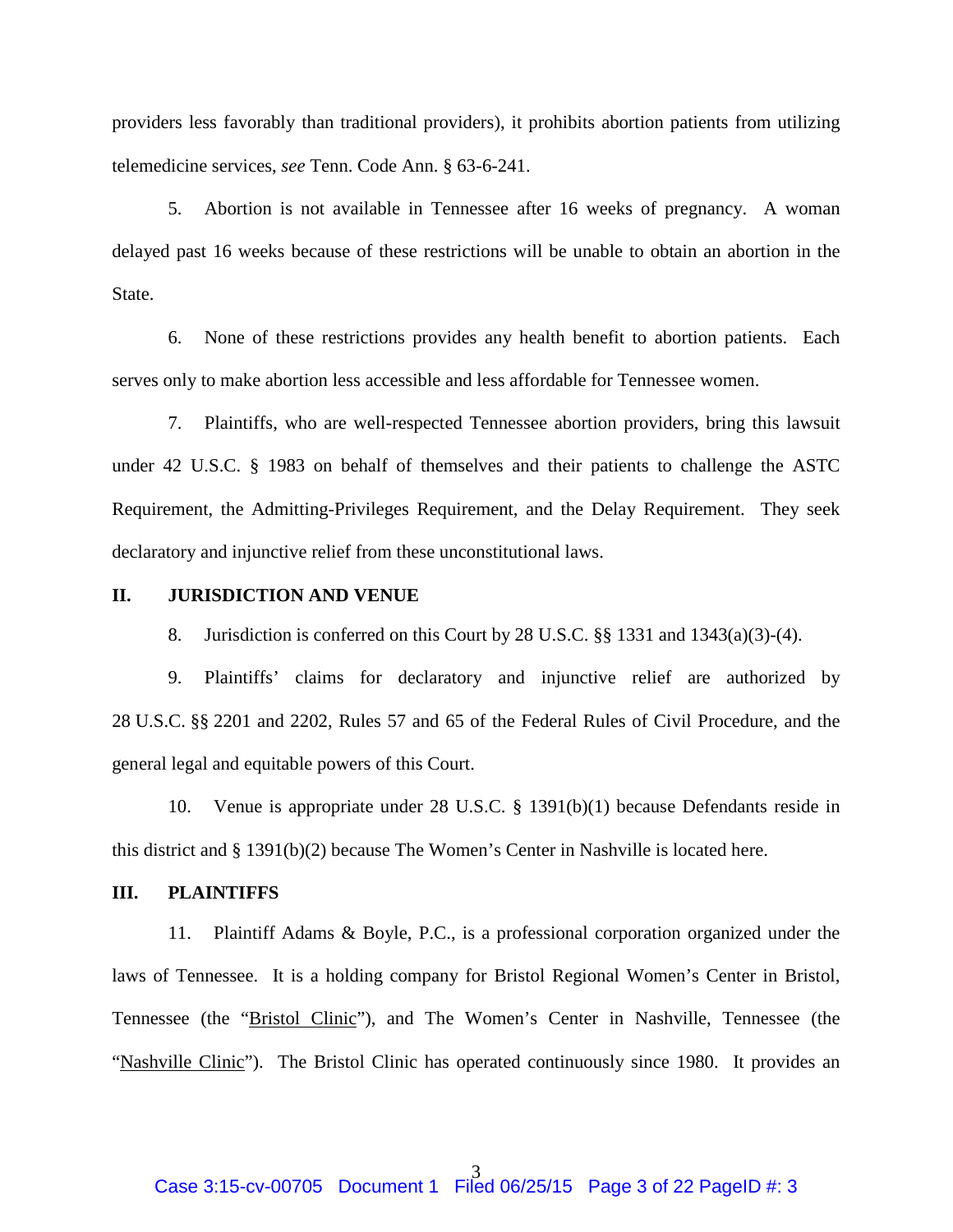array of reproductive health services, including surgical abortions up to [1](#page-3-0)3.5 weeks  $LMP<sup>1</sup>$  and medication abortions up to 9 weeks LMP. The Nashville Clinic has operated continuously since 1990. It also provides an array of reproductive health services, including surgical abortions up 16 weeks LMP and medication abortions up to 9 weeks LMP. The Nashville Clinic is a member of the National Abortion Federation ("NAF") and complies with its Clinical Policy Guidelines. The Bristol and Nashville Clinics are not licensed as ASTCs. Adams & Boyle, P.C., sues on its own behalf and on behalf of its patients.

12. Plaintiff Wesley F. Adams, Jr., M.D., is an obstetrician-gynecologist licensed to practice medicine in Tennessee. He has more than three decades of experience providing abortions and currently provides abortions at both the Bristol and Nashville Clinics. Dr. Adams sues on his own behalf and on behalf of his patients.

13. Plaintiff Memphis Center for Reproductive Health is a nonprofit organization that operates CHOICES, a women's health clinic in Memphis, Tennessee (the "Memphis Clinic"). In operation since 1974, the Memphis Clinic provides a wide range of reproductive health care services, including surgical abortions up to 15 weeks LMP and medication abortions up to 9 weeks LMP. The Memphis Clinic is a member of NAF and complies with its Clinical Policy Guidelines. Memphis Center for Reproductive Health sues on its own behalf and on behalf of its patients.

#### **IV. DEFENDANTS**

14. Defendant Herbert H. Slatery III is the Attorney General of Tennessee. He is responsible for defending Tennessee laws against constitutional challenge. *See* Tenn. Code Ann. § 8-9-109(b)(9). Further, he has exclusive authority to prosecute criminal violations of the

<span id="page-3-0"></span><sup>&</sup>lt;sup>1</sup> "LMP" denotes the first day of a pregnant woman's "last menstrual period." It is the standard measure of gestational age used by medical professionals.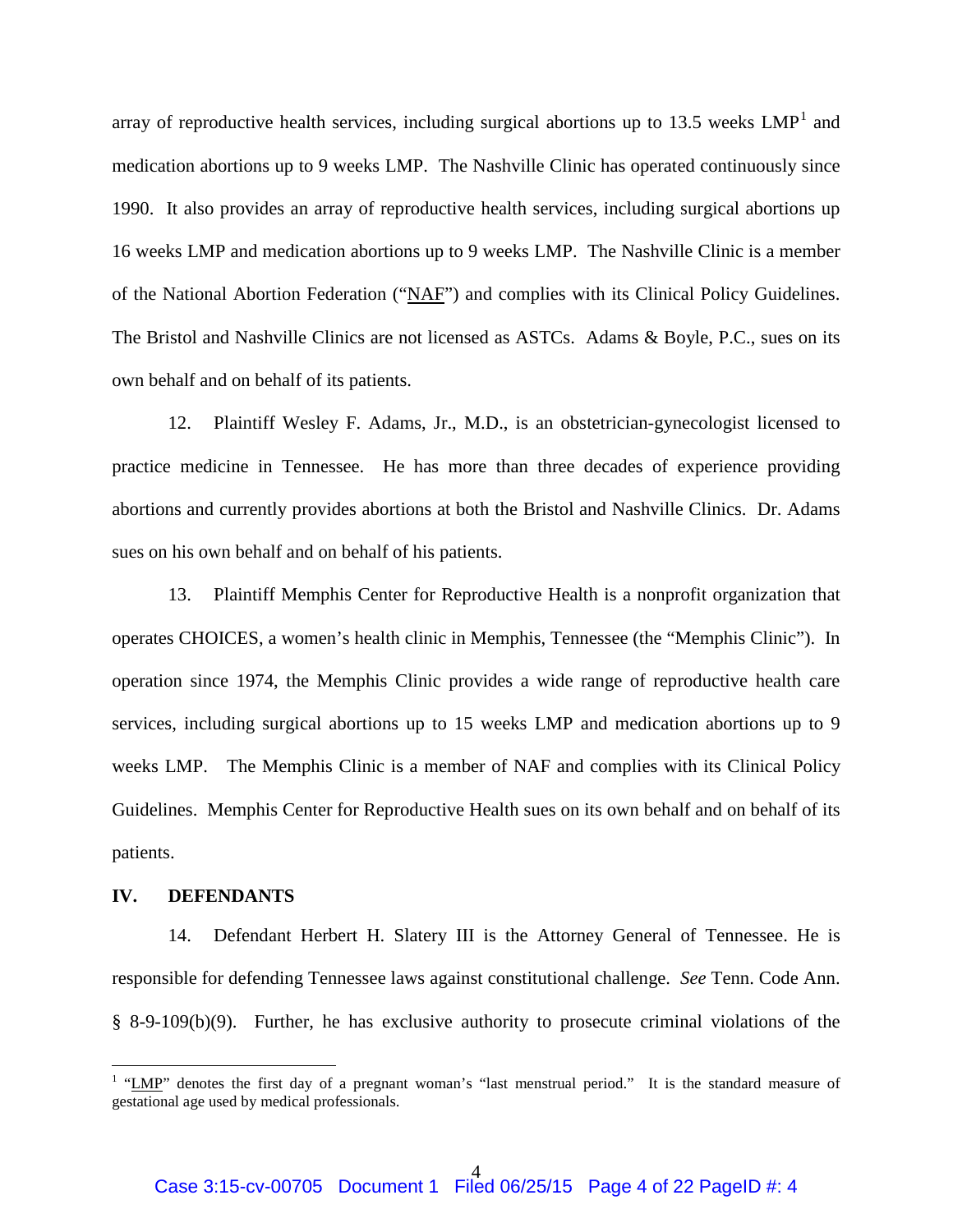challenged requirements in Tennessee's appellate courts. *See* Tenn. Code Ann. § 8-6-109(b)(2); *State v. Simmons*, 610 S.W.2d 141, 142 (Tenn. Crim. App. 1980). He is sued in his official capacity.

15. Defendant John Dreyzehner is the Commissioner of the Tennessee Department of Health (the "Department"), which is responsible for licensing and regulating ASTCs. *See* Tenn. Code Ann. § 68-11-202(a)(1). Commissioner Dreyzehner is sued in his official capacity.

16. Defendant Michael D. Zanolli, M.D., is the President of the Tennessee Board of Medical Examiners. The Board of Medical Examiners is empowered to take disciplinary action against a physician who violates the Delay Requirement, Tenn. Code Ann. § 39-15-202(h), or any "of the laws governing abortion," Tenn. Code Ann. § 63-6-214(b)(6). Dr. Zanolli is sued in his official capacity.

### **V. THE CHALLENGED REQUIREMENTS**

### ASTC Requirement

17. In general, Tennessee law classifies facilities where surgical procedures are performed as ASTCs, but excludes private physician's offices from the definition. *See* Tenn. Code Ann. § 68-11-201(3).

18. In the past, Tennessee tried to require that any private physician's office that performs a "substantial number" of abortions be classified as an ASTC, but this effort was held unconstitutional by the Tennessee Court of Appeals. *See Tenn. Dep't of Health v. Boyle*, No. M2001-01738-COA-R3-CV, 2002 WL 31840685 (Dec. 19, 2002).

19. The ASTC Requirement set forth in Public Chapter 419, enacted in the most recent legislative session, once again seeks to classify private physician's offices where abortions are performed as ASTCs. It amends the statutory definition of ASTC to state that: "'Ambulatory surgical treatment center' means any institution, place, or building devoted primarily to the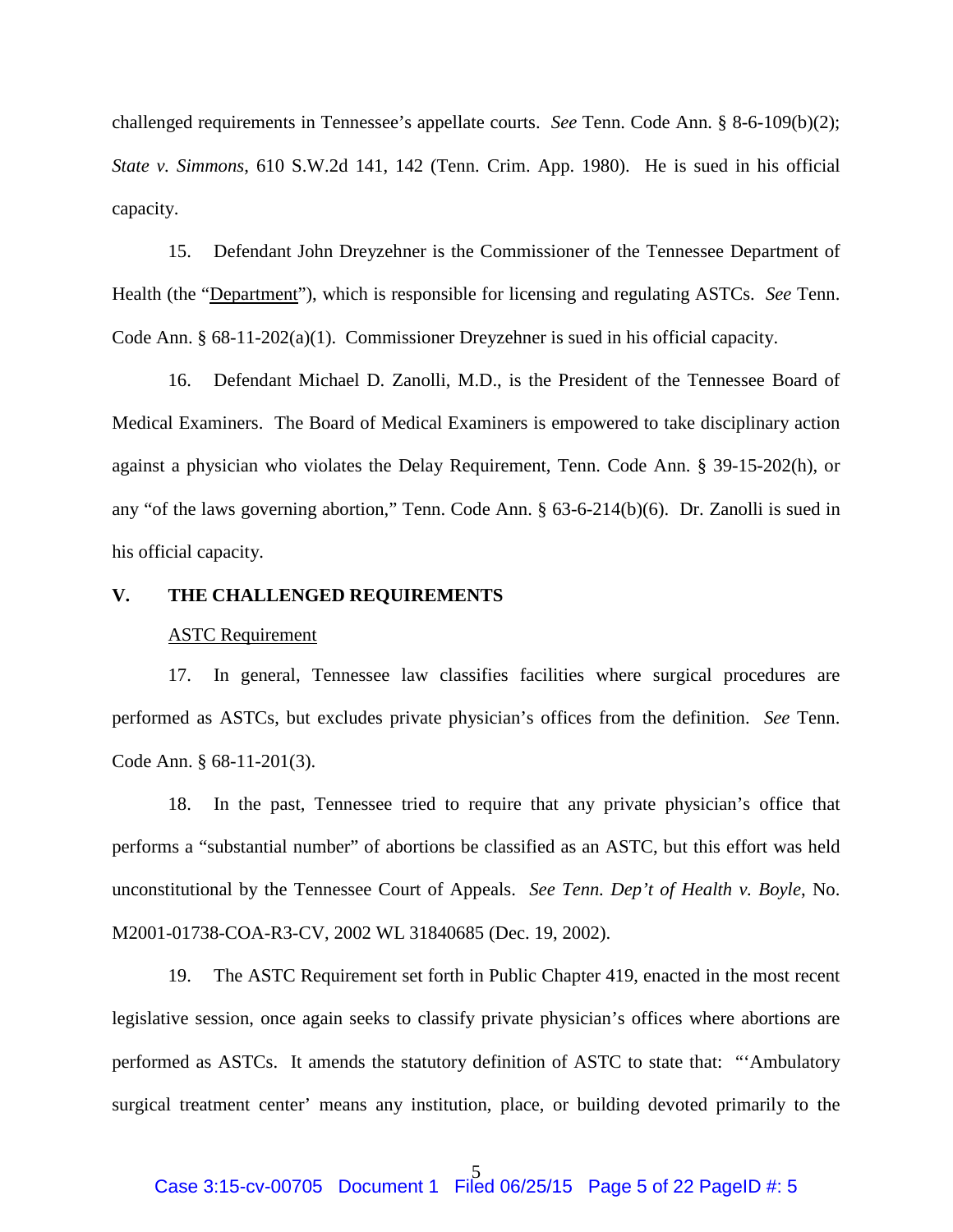maintenance and operation of a facility for the performance of surgical procedures or any facility in which a surgical procedure is utilized to terminate a pregnancy. . . . Excluded from this definition are private physicians' office practices where a total of fifty (50) or fewer surgical abortions are performed in any calendar year." As a result, private physician's offices that perform more than 50 surgical abortions per year are classified as ASTCs.

20. Under this definition, as under the ASTC definition previously held unconstitutional, "a private physician or dentist may perform any number of surgical procedures, of varying degrees of severity and risk, without being classified as an ASTC, so long as the surgical procedures do not include [the requisite number] of abortions." *Boyle*, 2002 WL 31840685 at \*1.

21. As the Tennessee Court of Appeals has recognized, "[i]n terms of state regulation the consequences of being an ASTC are enormous." *Boyle*, 2002 WL 31840685, \*1. Facilities generally must obtain a certificate of need ("CON") from the Tennessee Health Services and Development Agency as a prerequisite to ASTC licensure. *See* Tenn. Code Ann. § 68-11- 1607(a). They must then apply for an ASTC license from the Tennessee Department of Health. *See* Tenn. Code Ann. § 68-11-204(a)(1). Licensure requires compliance with detailed regulations concerning facility construction, staffing, and administration. *See* Tenn. Comp. R. & Regs. 1200-08-10-.01 to 1200-08-10-.15.

22. Operating a facility that is required to be licensed as an ASTC without such a license is a crime. Tenn. Code Ann. § 68-11-213(h)(2).

23. The ASTC Requirement was signed into law by Governor Bill Haslam on May 8, 2015, and is scheduled to take effect on July 1, 2015.

#### Delay Requirement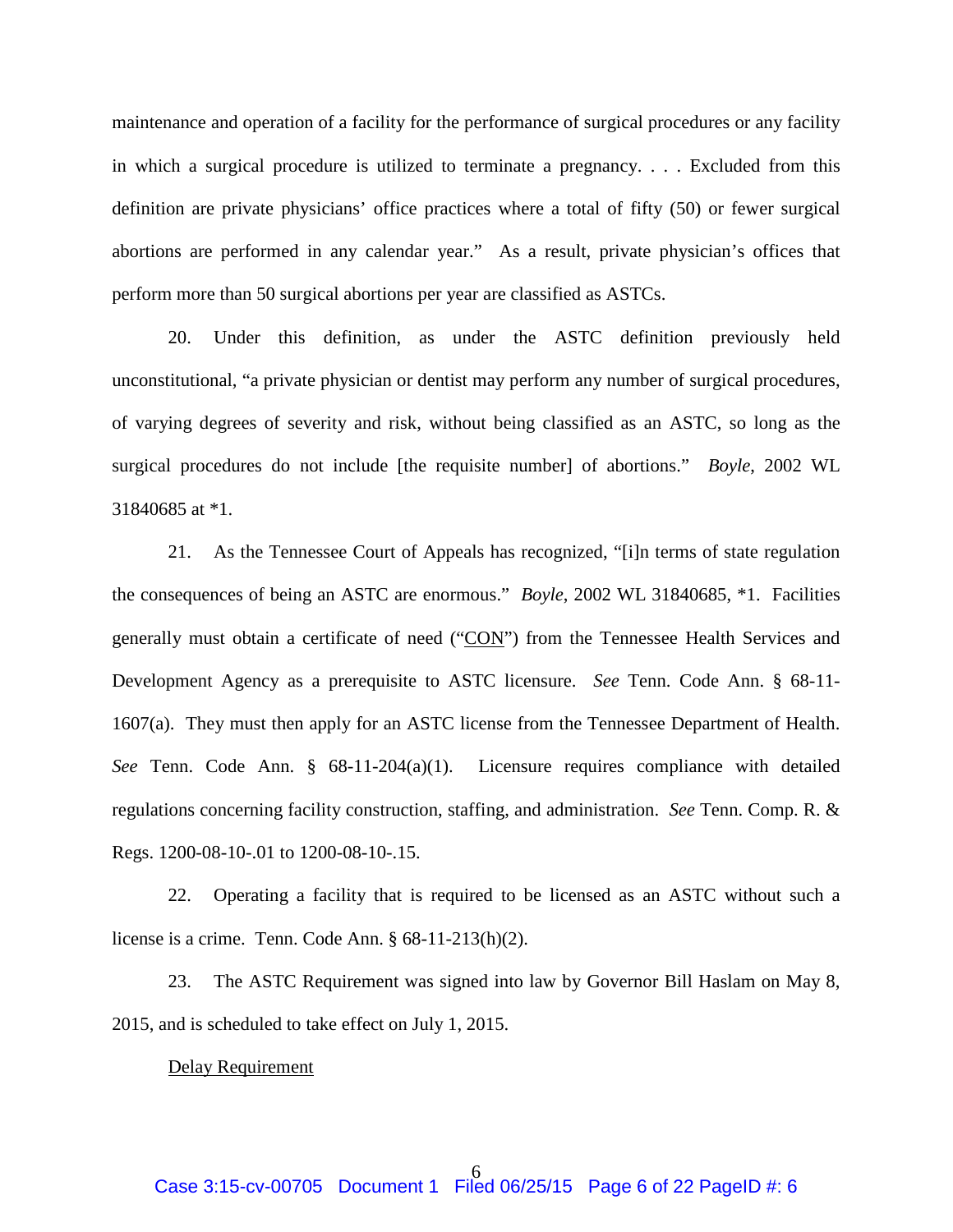24. The Delay Requirement set forth in Section 1(a)-(h) of Public Chapter 473, also enacted in the most recent legislative session, has three components: (1) it requires that an abortion patient receive certain information "orally and in person" prior to her procedure; (2) it requires that the information be provided by "the attending physician who is to perform the abortion" or "the referring physician"; and (3) it delays the patient from having an abortion "until a waiting period of forty-eight (48) hours has elapsed after the attending physician or referring physician has provided the information required [by the statute]," except in a medical emergency.

25. This requirement is also modeled on an earlier statute that was held unconstitutional. In 2000, the Tennessee Supreme Court held that a law imposing a mandatory waiting period on abortion patients violated the Due Process Clause of the Fourteenth Amendment by imposing an undue burden on abortion access and also violated the Tennessee Constitution. *See Planned Parenthood of Middle Tenn. v. Sundquist*, 38 S.W.3d 1, 22, 24 (Tenn. 2000). Although the Tennessee Constitution has since been amended, the Due Process Clause of the Fourteenth Amendment remains unchanged.

26. A physician who fails to comply with the Delay Requirement is subject to criminal penalties and loss of licensure. Tenn. Code Ann. § 39-15-202(h).

27. The Delay Requirement was signed into law by Governor Bill Haslam on May 18, 2015, and is scheduled to take effect on July 1, 2015.

### Admitting-Privileges Requirement

28. The Admitting-Privileges Requirement was originally set forth in Public Chapter 1008, enacted in 2012, but was deleted and reenacted this year by Public Chapter 473. It has been in effect since July 1, 2012, and is now codified at Tenn. Code Ann. § 39-15-202(j).

29. It prohibits a physician from performing an abortion unless the physician has

#### 7 Case 3:15-cv-00705 Document 1 Filed 06/25/15 Page 7 of 22 PageID #: 7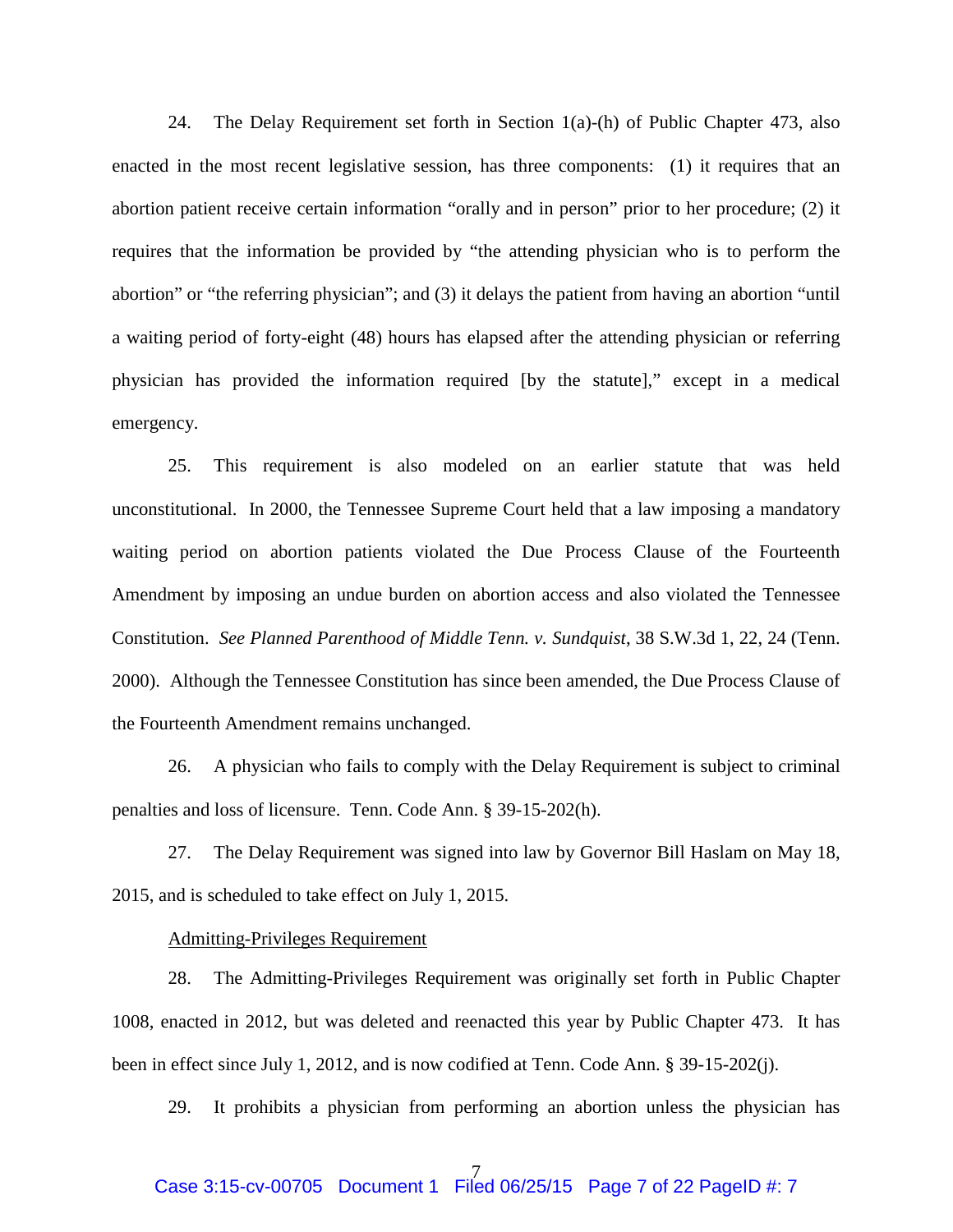admitting privileges at a licensed hospital that is located "in the county in which the abortion is performed" or "in a county adjacent to the county in which the abortion is performed."

30. Tennessee law does not require physicians performing outpatient procedures comparable to abortion to have hospital admitting privileges.

31. Tennessee's ASTC regulations provide that: "[e]ach ASTC must have a written transfer agreement with a local hospital"; "[t]he ASTC shall develop a patient referral system both for referrals within the facility and other health care providers"; and "[t]he ASTC shall have available a plan for emergency transportation to a licensed local hospital." Tenn. Comp. R. & Regs. 1200-08-10-.05(6)-(8). Even though the ASTC regulations require extensive procedures to be in place to manage patient emergencies, including transfer of patients to the hospital when needed, physicians who provide abortions at ASTCs must nevertheless also obtain admitting privileges at a local hospital. Physicians who perform any other procedures at ASTCs are not required to obtain such privileges.

### **VI. FACTUAL ALLEGATIONS**

#### Abortion Background

32. Abortion is a safe and common medical procedure.

33. Approximately 15% of pregnancies in Tennessee result in induced abortion.

34. In 2011, the last year for which statistics are currently available, 16,720 women obtained abortions in Tennessee.

35. Nationwide, roughly one out of every three women will have had an abortion by the time she reaches age 45.

36. In the U.S, roughly 36% of women obtaining abortions are white; 30% are black; 25% are Hispanic; and 9% come from other racial or ethnic backgrounds.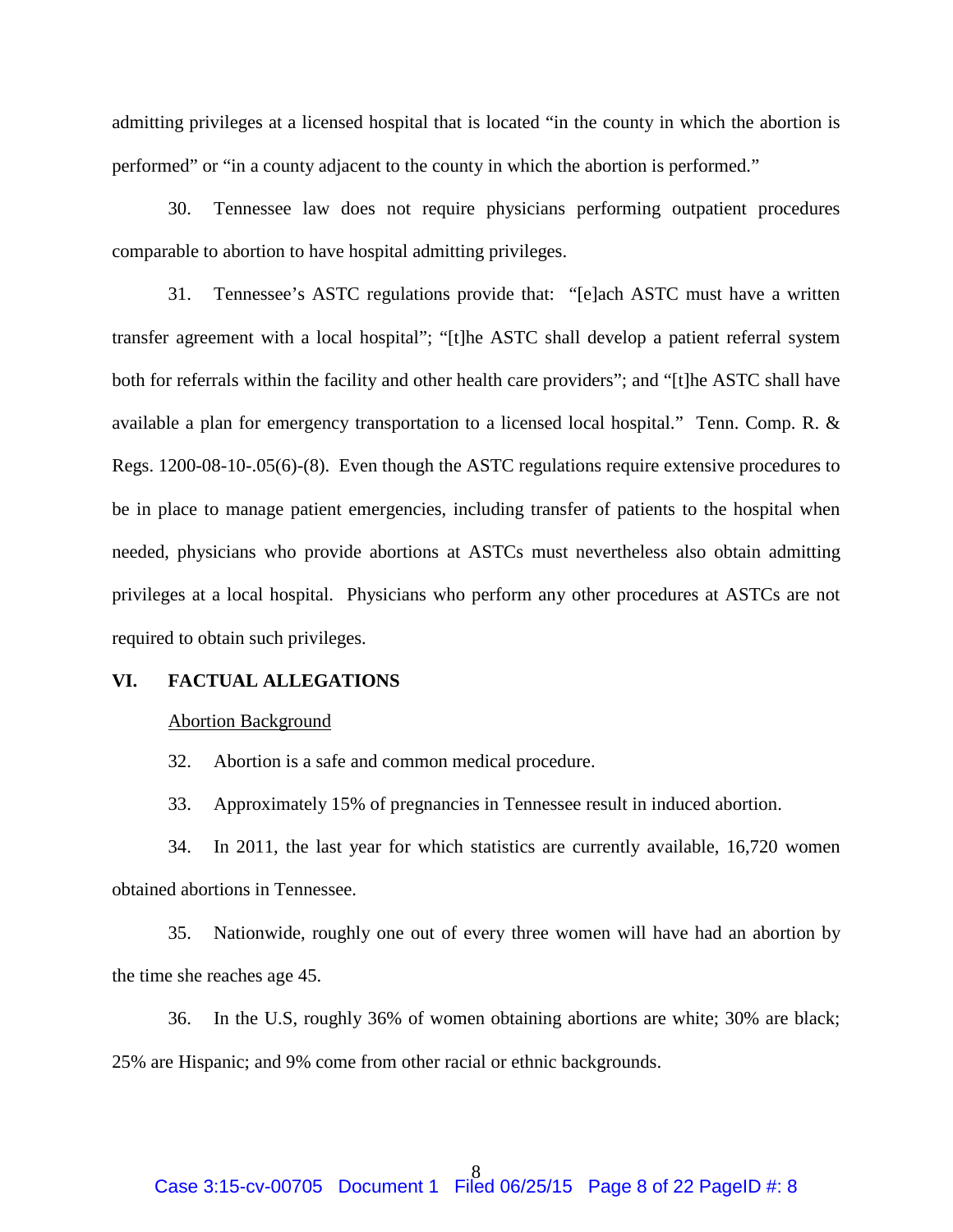37. Seventy-three percent of women having abortions in the U.S. report a religious affiliation. Thirty-seven percent identify as Protestant, and 28% identify as Catholic.

38. The reasons women give for having an abortion underscore their understanding of the responsibilities of parenthood and family life. Three-fourths of women cite responsibility to other individuals; three-fourths say they cannot afford a child; three-fourths say that having a baby would interfere with work, school or the ability to care for dependents; and half say they do not want to be a single parent or are having problems with their partner.

39. Most women having abortions already have at least one child; most also report plans to have children (or additional children) when they are older, financially able to provide for them, and/or in a supportive relationship with a partner so their children will have two parents.

40. Fifty-eight percent of abortion patients in the U.S. say they would have liked to have had their abortion earlier in the pregnancy. Nearly 60% of women who experienced a delay in obtaining an abortion cite the time it took to make arrangements and raise money.

41. Abortion is one of the safest procedures in contemporary medical practice. Less than one-quarter of one percent of abortion patients experience a complication that requires hospitalization.

42. Abortion is far safer than the alternative—carrying a pregnancy to term. Nationwide, the risk of death from carrying a pregnancy to term is approximately 14 times higher than the risk of death from having a legal abortion. As a result, denying a woman who wants to have an abortion access to legal abortion services does not benefit her health.

43. Illegal abortions pose a serious risk to women's health. The World Health Organization has estimated that, even in developed countries, the mortality rate for illegal abortion is 40 times higher than the mortality rate for legal induced abortion.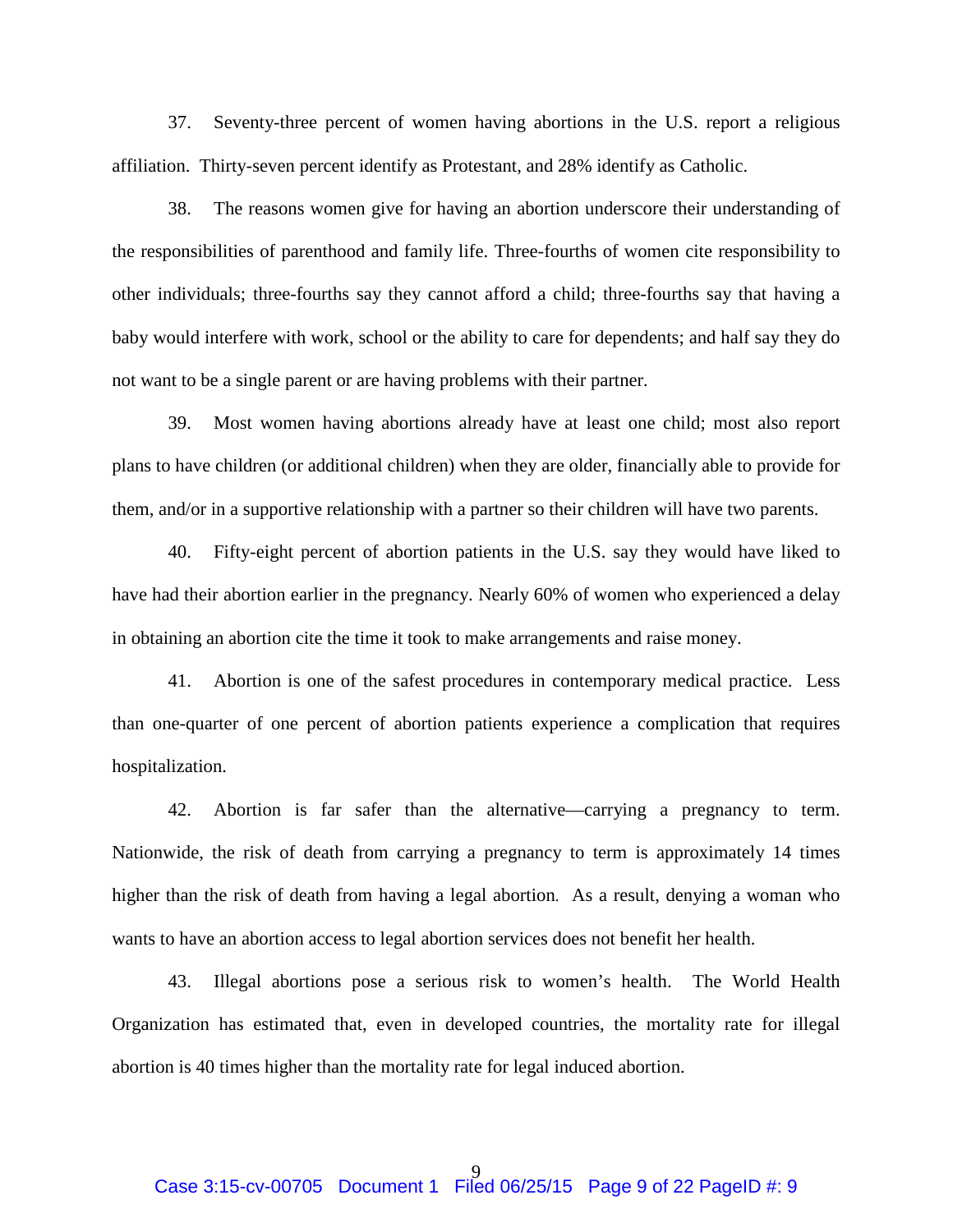44. Self-induced abortions also pose greater risks to women's health than abortions performed by a doctor or other qualified clinician.

# Availability of Abortion Services in Tennessee and Impact of the Challenged Requirements

45. In 2011, there were nine abortion clinics in Tennessee. Three of these were located in Memphis, including the Memphis Clinic operated by Plaintiff Memphis Center for Reproductive Health; three were located in Knoxville; two were located in Nashville, including the Nashville Clinic operated by Plaintiff Adams & Boyle, P.C.; and one was located in Bristol, the Bristol Clinic operated by Plaintiff Adams & Boyle, P.C. Together, these clinics provided more than 99% of abortions in Tennessee.

46. Only eight of these clinics offered surgical abortions. One of the clinics in Knoxville offered medication abortions only.

47. The Admitting-Privileges Requirement enacted in 2012 forced two of the clinics offering surgical abortions – one in Memphis and one in Knoxville—to close.

48. It also limited the capacity of the remaining clinics by reducing the number of physicians eligible to provide abortions. As a result of the Admitting-Privileges Requirement, some physicians who had been safely providing abortions in Tennessee for years had to stop doing so, and clinics have had difficulty recruiting new physicians.

49. If the ASTC Requirement is permitted to take effect on July 1, 2015, it would force the Bristol and Nashville Clinics operated by Plaintiff Adams & Boyle, P.C., to close, reducing the number of clinics offering surgical abortions to four.

50. Thus, the combined impact of the ASTC and Admitting-Privileges Requirements would be to close half of the clinics providing surgical abortion services in Tennessee.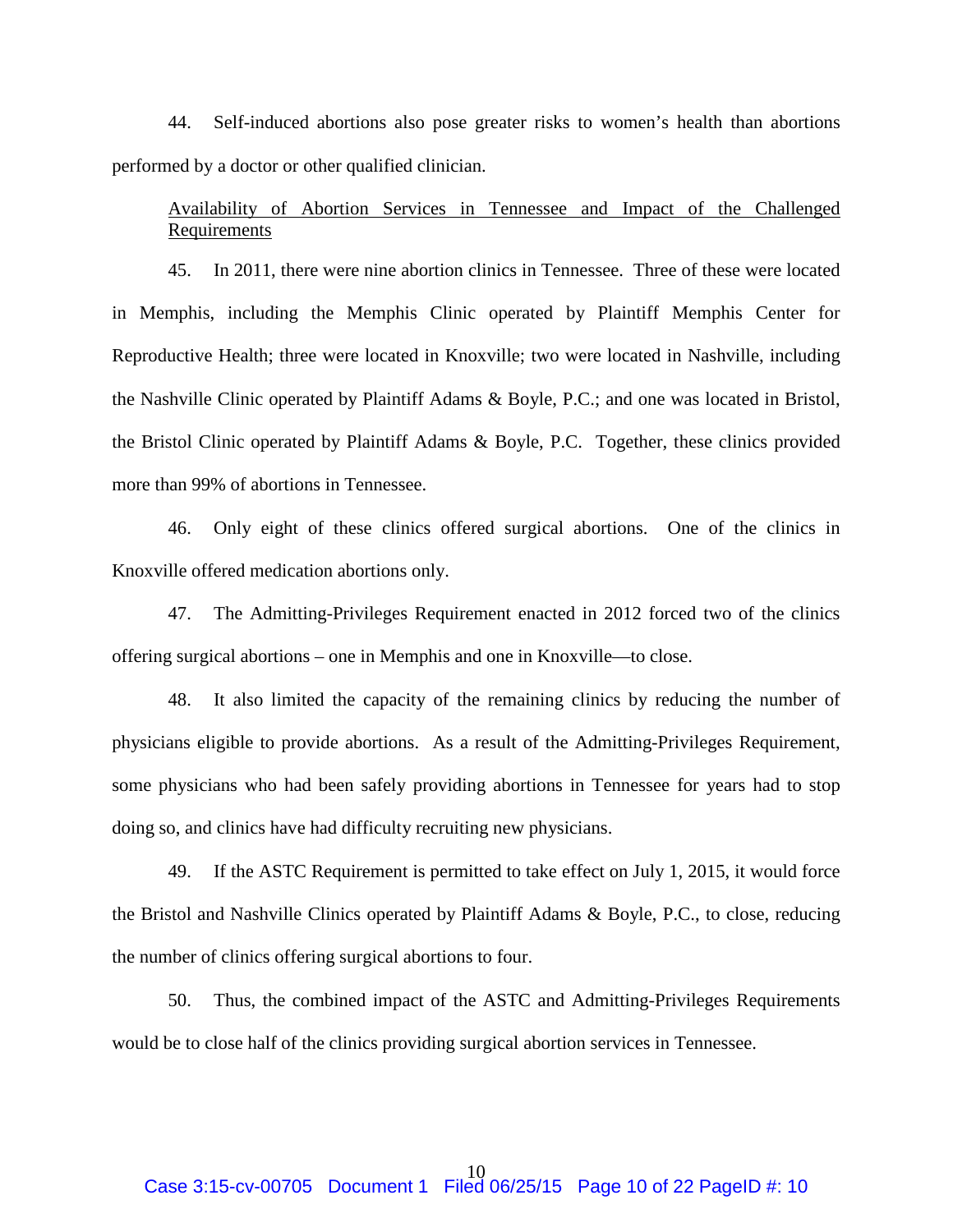51. Women in Bristol would then have to travel over 100 miles to Knoxville to reach the closest Tennessee abortion provider. Those women would face increased transportation and childcare expenses, and have to spend more time away from work. Those trying to keep their abortion confidential—from an abusive partner, for example—would have a harder time doing so.

52. There is currently only a single doctor providing surgical abortions in Knoxville. When that doctor gets sick, goes on vacation, or is otherwise unavailable, women are unable to obtain surgical abortions in Knoxville.

53. If the ASTC Requirement takes effect, forcing the Bristol and Nashville Clinics to close, women throughout Tennessee would be delayed in accessing abortion services, as they attempt to obtain appointments with a substantially diminished pool of physicians and clinics.

54. Since the enactment of the Admitting-Privileges Requirement, women in some parts of Tennessee already have to wait two to three weeks to obtain an appointment for abortion services.

55. In Tennessee, medication abortions are not available after 9 weeks LMP. A woman delayed past 9 weeks LMP cannot obtain a medication abortion in Tennessee.

56. In Tennessee, surgical abortions are not available after 16 weeks LMP. A woman delayed past 16 weeks LMP cannot obtain an abortion in Tennessee at all.

57. Although abortion is safe throughout pregnancy—and safer than many other common medical procedures—both the risk of complications and the cost of the procedure increase with gestational age.

58. The Delay Requirement will further limit the capacity of abortion clinics when it takes effect. Unless a patient is referred to an abortion clinic by a physician who is willing and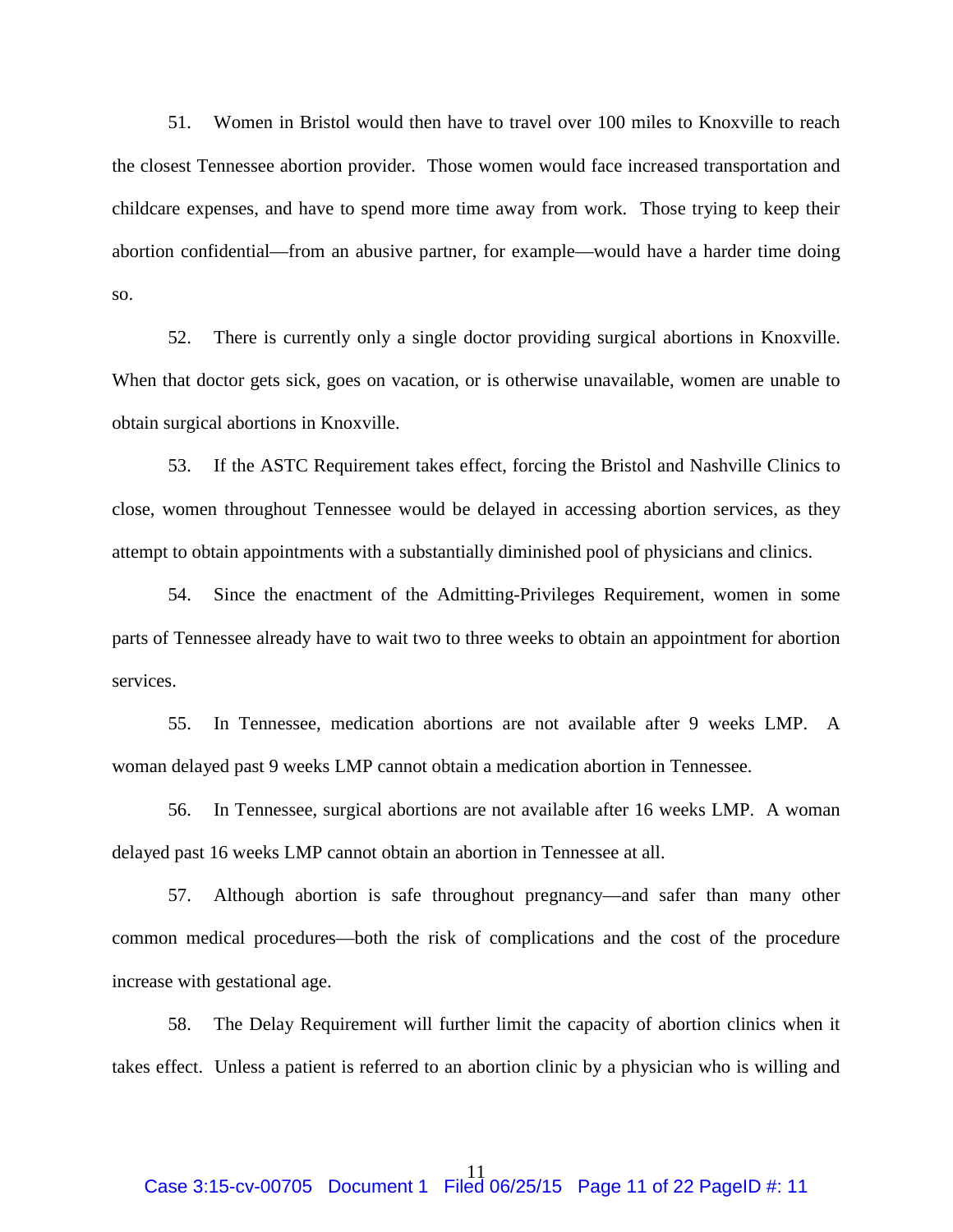able to provide the required information at a separate location, it will require abortion clinics to schedule an additional, medically-unnecessary appointment for each patient and require a physician affiliated with the abortion clinic to see the patient during that appointment. The physician time and clinic space needed for these medically-unnecessary appointments will reduce the physician time and clinic space available for abortion procedures.

59. By requiring an additional, medically-unnecessary trip for the mandated information, the Delay Requirement will further delay women from obtaining abortions. In addition, it will increase the cost of the procedure itself as well as ancillary costs such as transportation expenses, childcare expenses, and lost wages. It will also make it harder for a woman to prevent others from finding out about her pregnancy and decision to obtain an abortion.

60. The challenged requirements, individually and collectively, impose substantial obstacles on women seeking previability abortions in Tennessee.

### Impossibility of Compliance with the ASTC Requirement Prior to Its Effective Date

61. The ASTC Requirement gives physician's offices that currently perform more than 50 abortions per year only 54 calendar days to become licensed as ASTCs.

62. Prior to May 22, 2015, Thomas C. Jessee, one of Plaintiffs' undersigned attorneys, contacted several Tennessee officials, including the General Counsel for the Tennessee Health Services and Development Agency and the Director of the Division of Health Care Facilities at the Tennessee Department of Health, to ask whether existing abortion clinics would have to obtain a CON prior to applying for an ASTC license. Both responded that it was unclear on the face of the proposed law whether a CON would be required for existing abortion facilities.

63. On May 22, 2015, Mr. Jessee emailed a letter to the Executive Director of the Tennessee Health Services and Development Agency, an independent agency responsible for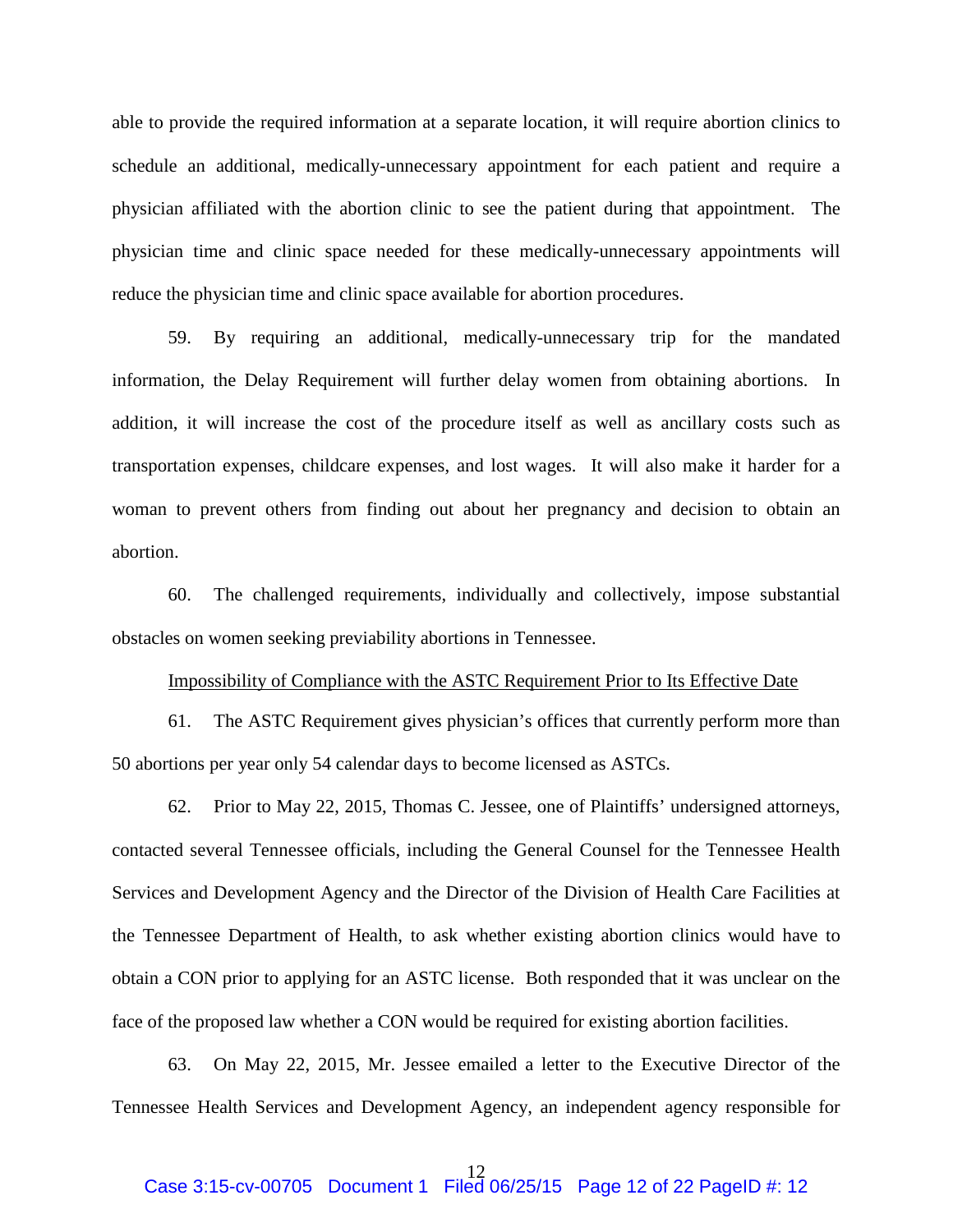processing CON applications by healthcare facilities, asking whether existing abortion clinics must obtain a CON prior to applying for an ASTC license.

64. By letter dated May 28, 2015, the Executive Director responded, in relevant part, that: "[T]he Health Services and Development Agency is seeking an opinion from the Tennessee Attorney General regarding whether a private physician's office practice performing more than fifty (50) surgical abortions in any calendar year prior to July 1, 2015 must obtain a CON before becoming an ASTC. We will update you upon receiving the opinion."

65. On June 11, 2015, the Attorney General of Tennessee issued an opinion that "the General Assembly did not intend to require such existing office practices to obtain a certificate of need prior to becoming licensed as ambulatory surgical treatment centers." Tenn. Att'y Gen. Op. No. 15-52, 2015 WL 3822469, at \*1 (June 11, 2015). The Attorney General reasoned that "a certificate of need is generally required for the construction, development, other establishment, or modification of a health care institution" and "[a] practice that is already in existence would not appear to fall within the natural and ordinary meaning of these terms, which refer to the building of a new facility or the expansion of an existing facility." *Id.* at \*3. It further reasoned that "[t]he fact that completion of the CON process generally requires at least several months provides additional support for our conclusion that Public Chapter 419 does not require existing practices that now come within the new ASTC definition to obtain a CON as a pre-condition to licensure as an ASTC, since requiring a CON would be tantamount to requiring something that is virtually impossible. *Id.* at \*4.

66. On June 12, 2015, the Bristol and Nashville Clinics attempted to apply for ASTC licensure, but were told by an official at the Department that the required application form was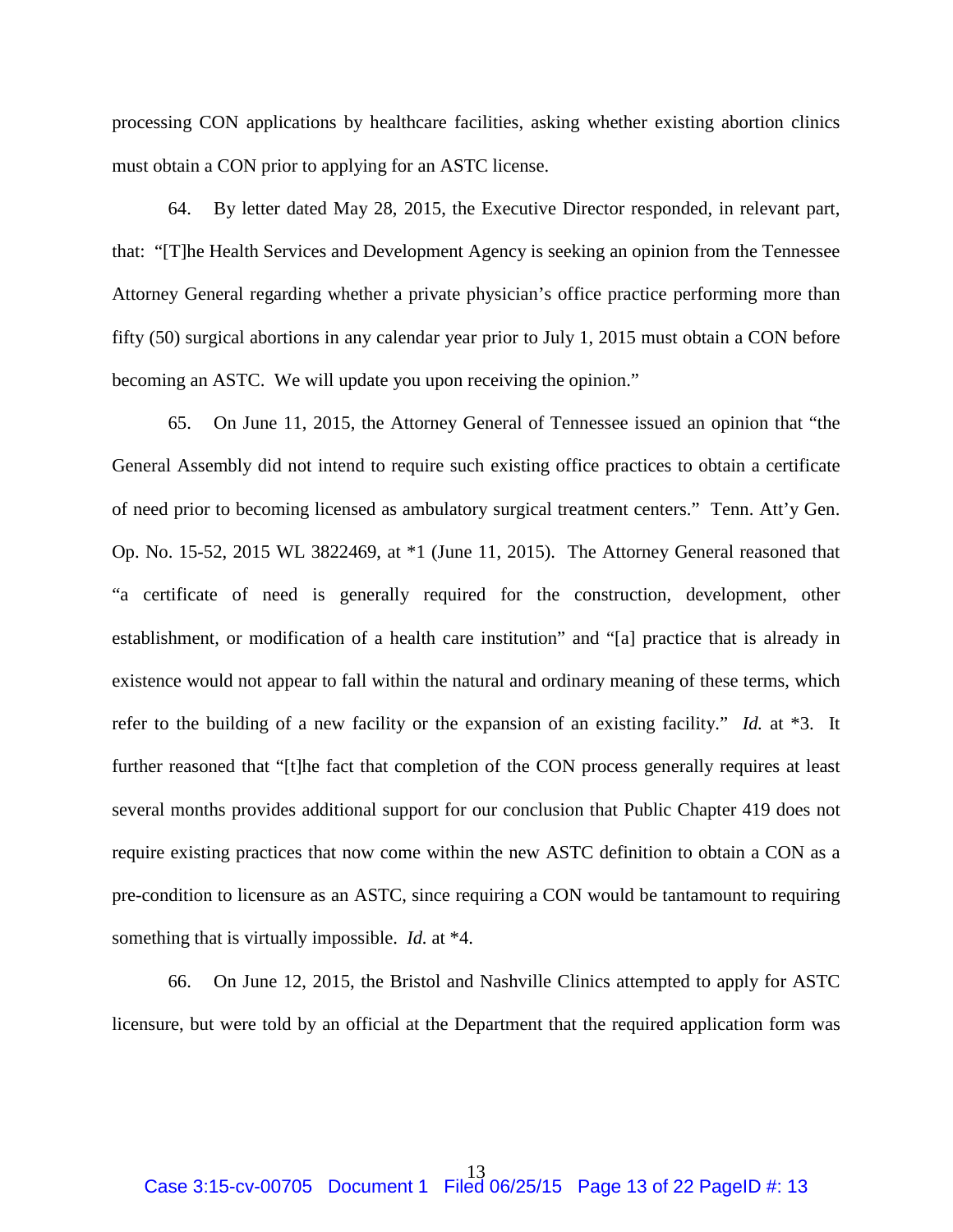not yet available. That form, annexed hereto as Exhibit 4 and incorporated herein by reference, was not posted on the Department's website or provided to Plaintiffs until June 16, 2015.

67. On June 18, 2015, the Bristol and Nashville Clinics each submitted a completed ASTC licensure application form to the Department, together with the \$1,080.00 licensure fee.

68. Subsequently, Department officials told Mr. Jessee that the applications would not be processed until each clinic submitted a full set of architectural plans. Further, the applications would not be approved until the plans were reviewed and any facility renovations called for by the Department were completed and inspected during a site survey.

69. On June 24, 2015, Mr. Jessee received letters from the Department acknowledging receipt of the application forms and fees from the Bristol and Nashville Clinics. These letters reiterated that site surveys of the clinics would be necessary and that architectural plans must be submitted before the required site surveys would be scheduled.

70. The ASTC licensure process being enforced by the Department could not possibly be completed within the 54 calendar days provided by the statute, much less the 15 calendar days between the Department's posting of the required application form and the effective date of the statute.

71. The ASTC requirement fails to provide fair notice that existing physician's offices that provide 50 or more abortions in a calendar year will be subject to full architectural review and required to comply with the building standards set forth in Tenn. Comp. R & Regs. 1200-08- 10-.08 as a condition of ASTC licensure.

The ASTC Requirement Targets Abortion Clinics for the Imposition of Unique and Onerous Burdens But Provides No Health Benefits to Abortion Patients.

72. Abortion is an extremely safe procedure, and abortion-related complications are rare.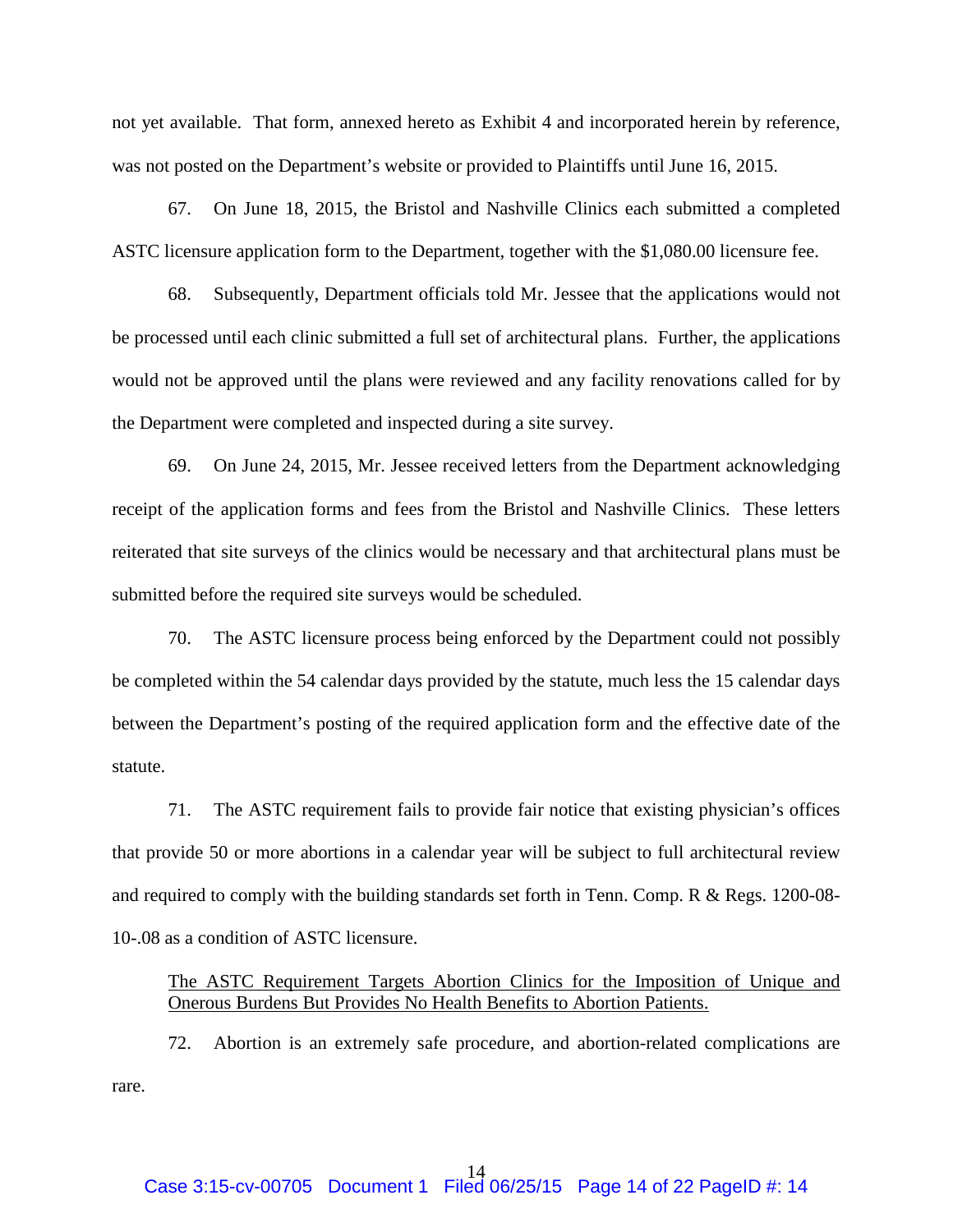73. Because the risk of complications from abortion is so low, over 90% of abortions nationwide are performed in outpatient settings rather than in hospitals. The vast majority of these are performed in office-based settings (*i.e.*, doctors' offices and specialized clinics).

74. Abortion-related complications do not occur at a higher rate when abortions are performed in an office-based setting as compared with ASTCs.

75. Abortion is safer and less complex than many outpatient surgeries that Tennessee law does not require to be performed in an ASTC.

76. Leading medical associations, including the American College of Obstetricians & Gynecologists ("ACOG") and the American Medical Association ("AMA") oppose the imposition of ASTC requirements on abortion providers.

77. ASTC building standards are generally intended to enhance the safety of surgeries that involve cutting into sterile body tissue by creating an ultra-sterile operating environment. Surgical abortion, however, is not performed in this manner. Rather, it entails insertion of instruments into the uterus through the vagina, which is naturally colonized by bacteria. Accordingly, precautions aimed at maintaining a sterile environment, beyond basic cleanliness, hand-washing, and use of sterile instruments, provide no health or safety benefit to abortion patients.

78. The types of abortion procedures performed on an outpatient basis in Tennessee do not meet the definition of "invasive procedure" in the Facility Guidelines Institute ("FGI") 2010 Guidelines for Design and Construction of Hospitals and Outpatient Facilities.

79. The only purpose served by the ASTC Requirement is to reduce the availability of abortion services in Tennessee.

The Admitting-Privileges Requirement Targets Abortion Clinics for the Imposition of Unique and Onerous Burdens But Provides No Health Benefits to Abortion Patients.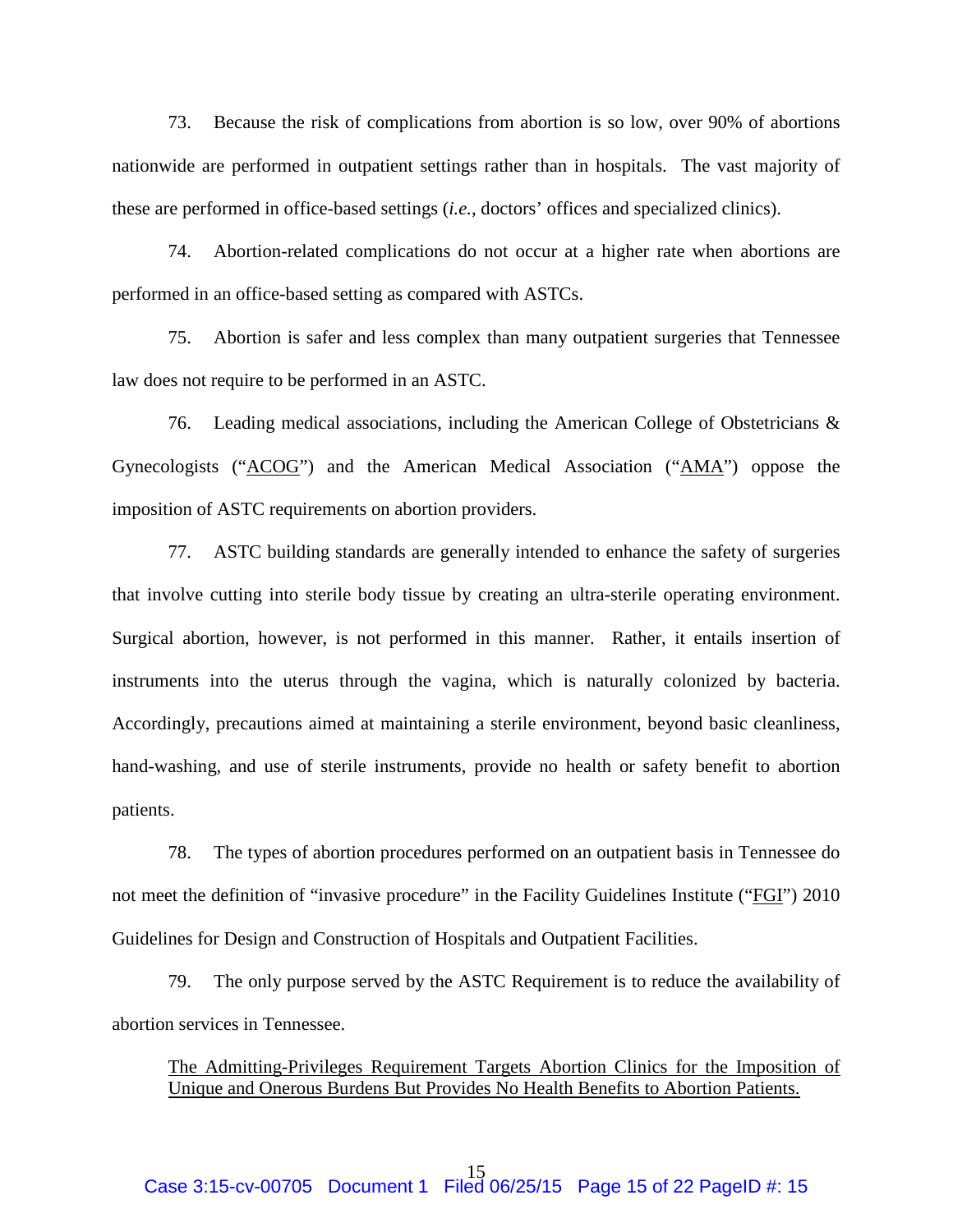80. Serious complications from abortion are exceedingly rare. Nationwide, less than one-quarter of one percent of abortion patients experience a complication that requires hospitalization.

81. In the rare instances when hospital treatment is required following an abortion, the quality of care that the patient receives at the hospital is not dependent on whether her abortion provider has admitting privileges there. Continuity of care is typically maintained by direct telephone communication between the hospital physician and the referring physician, as well as transmission of the patient's medical records to the hospital. This is standard medical practice not just in the abortion context but in all areas of medicine.

82. Most abortion-related complications arise after the patient has returned home following the procedure. If a patient experiences a serious complication when she is not at the facility, the appropriate course of action would be for her to go to the nearest emergency room, regardless of whether her abortion provider has admitting privileges at a different hospital.

83. The farther a patient must travel to obtain abortion care, the less likely she will be seek treatment at a hospital near the abortion clinic in the event of a serious complication.

84. Hospitals have broad discretion to set criteria for granting admitting privileges. Many hospitals consider criteria that are unrelated to a physician's qualifications and competence.

85. Many hospitals will not renew a physician's admitting privileges if the physician failed to admit a minimum number of patients in the preceding year. Because abortions so rarely result in serious complications, physicians who specialize in abortion seldom admit patients to a hospital.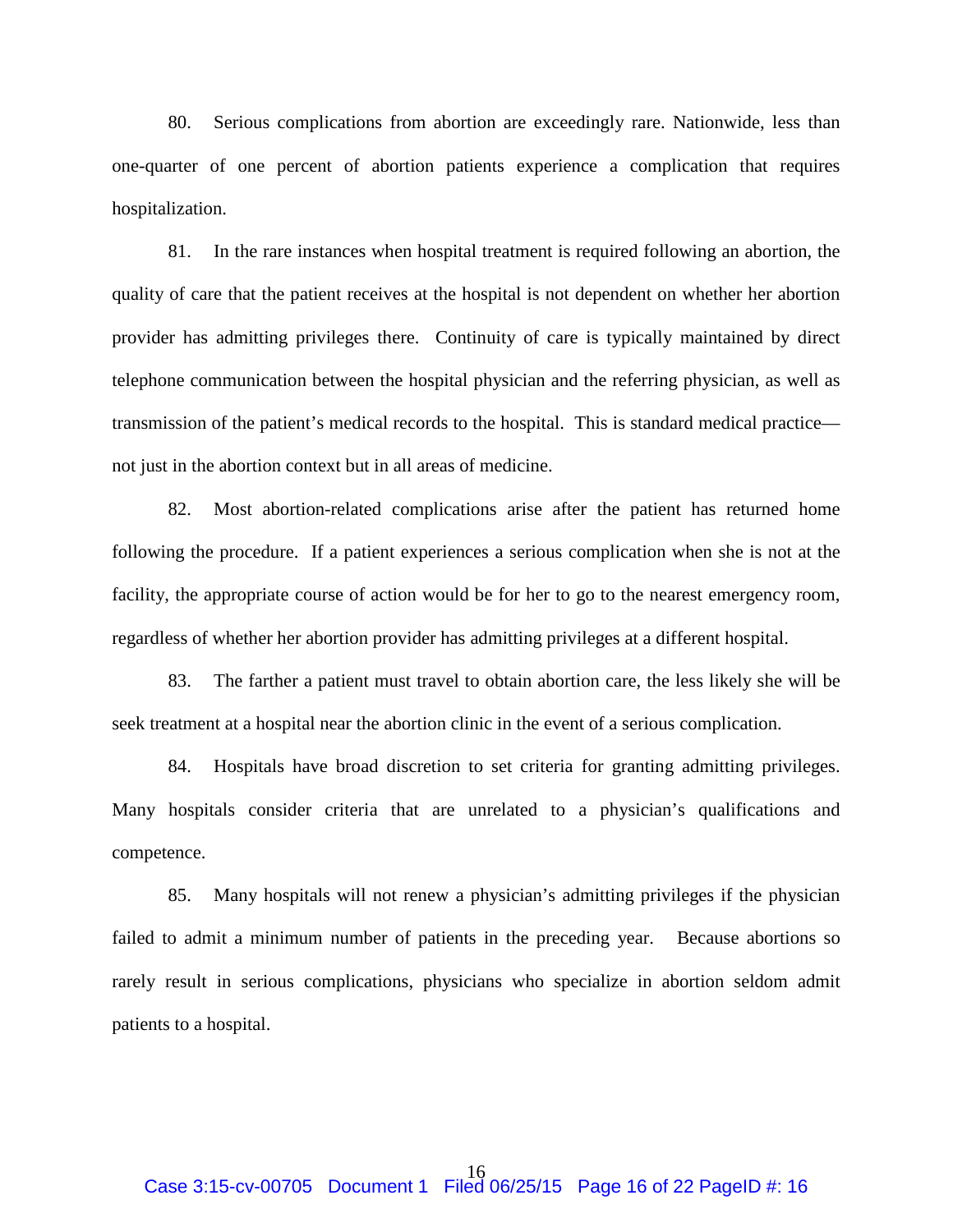86. Hospitals within Tennessee have varying requirements for privileges. Some require a certain number of patient admissions each year, some require physicians to reside within a certain distance from the hospital, others limit privileges to physicians who are directly employed by or under contract with the hospital, while still others require board certification. These criteria, unrelated to a physician's ability to provide high-quality abortion care, may nonetheless preclude him or her from obtaining privileges.

87. Under Tennessee law, hospitals are not required to afford physicians notice or an opportunity to be heard before admitting privileges are denied or terminated. *See City of Cookeville ex rel. Cookeville Reg. Med. Ctr. v. Humphrey*, 126 S.W.3d 897, 906-07 (Tenn. 2004). Instead, hospitals may unilaterally deny or terminate admitting privileges based on a "business decision." *Id.* at 907.

88. Standards promulgated by the nation's leading medical associations and accreditation bodies—including ACOG, the American College of Surgeons ("ACS"), the American Society of Anesthesiologists ("ASA"), the Accreditation Association for Ambulatory Health Care ("AAAHC"), the American Association for Accreditation of Ambulatory Surgery Facilities ("AAAASF"), and the Joint Commission—provide that, while medical facilities are expected to have mechanisms in place to ensure that physicians are qualified to perform the procedures they provide and that patients are assured continuity of care in the event of a complication, these mechanisms need not include hospital admitting privileges.

89. The only purpose served by the Admitting-Privileges Requirement is to reduce the availability of abortion services in Tennessee.

Under Existing Tennessee Law, Abortion Patients Are Required to Participate in a Robust Informed Consent Process Prior to Obtaining an Abortion.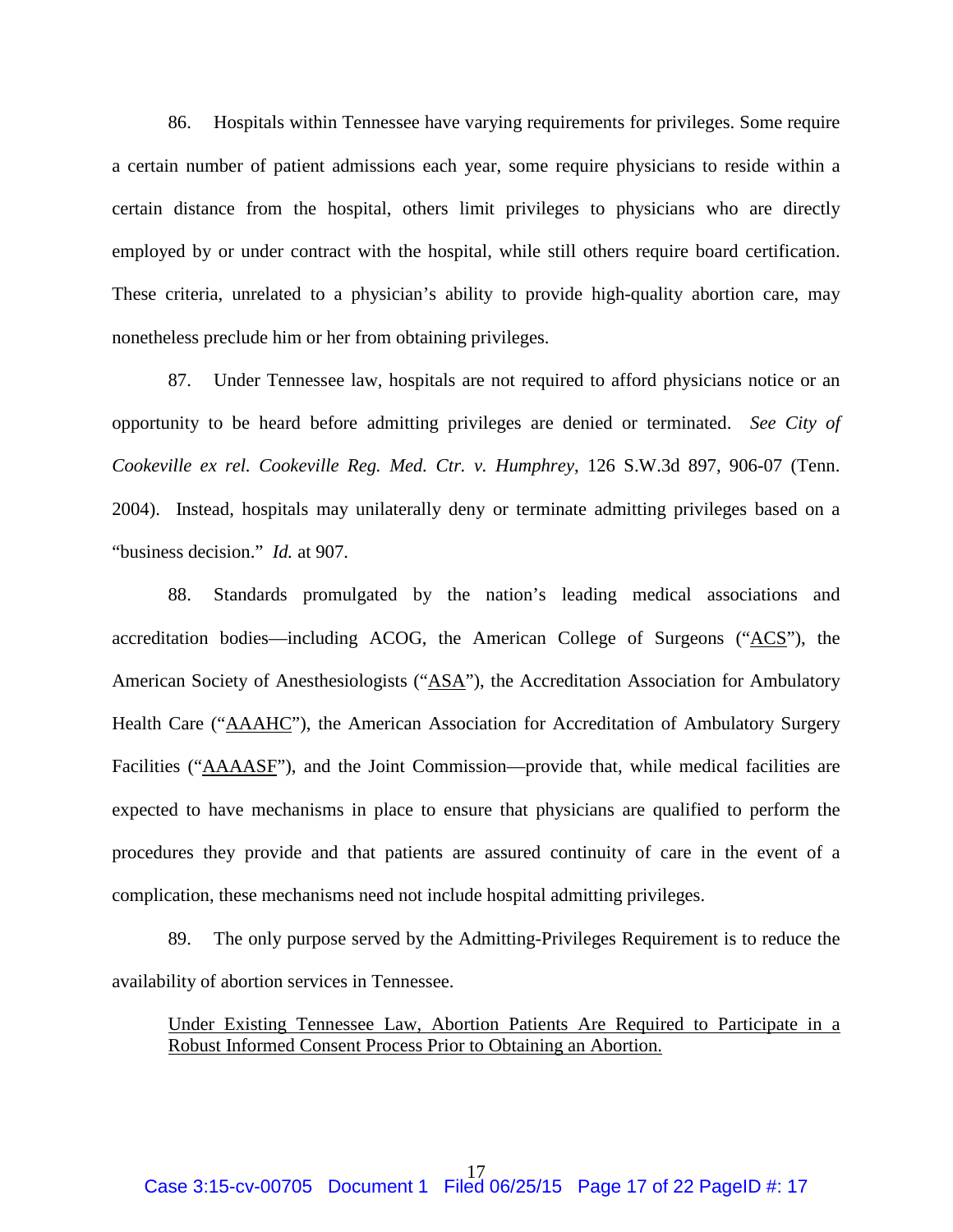90. Independently of the Delay Requirement, Tennessee law imposes an obligation on physicians to obtain a patient's informed consent prior to treatment. *See* Tenn. Code Ann. § 29- 26-118. To satisfy this obligation, a physician must "supply appropriate information to the patient . . . in accordance with the recognized standard of acceptable professional practice in the profession and in the specialty, if any, that the [physician] practices in the community in which the [physician] practices and in similar communities." *Id.* Either the Delay Requirement is duplicative of Tenn. Code Ann. § 29-26-118, or it requires something that is not part of "the recognized standard of acceptable professional practice." *Id.*

91. Tennessee's generally-applicable informed consent requirement ensures that patients participate in a robust informed-consent process prior to obtaining an abortion and that they are provided with "appropriate information" about the risks, benefits, and alternatives to abortion.

92. Plaintiffs provide extensive counseling to their patients prior to an abortion procedure. They ensure that each woman's decision to have an abortion is voluntary and fullyinformed.

#### **VII. CLAIMS FOR RELIEF**

## **COUNT I (Substantive Due Process)**

93. The allegations of paragraphs 1 through 92 are incorporated as though fully set forth herein.

94. The ASTC, Admitting-Privileges, and Delay Requirements—individually, collectively, and in conjunction with burdens imposed by other provision of Tennessee law impose an undue burden on access to previability abortion in Tennessee in violation of the Due Process Clause of the Fourteenth Amendment.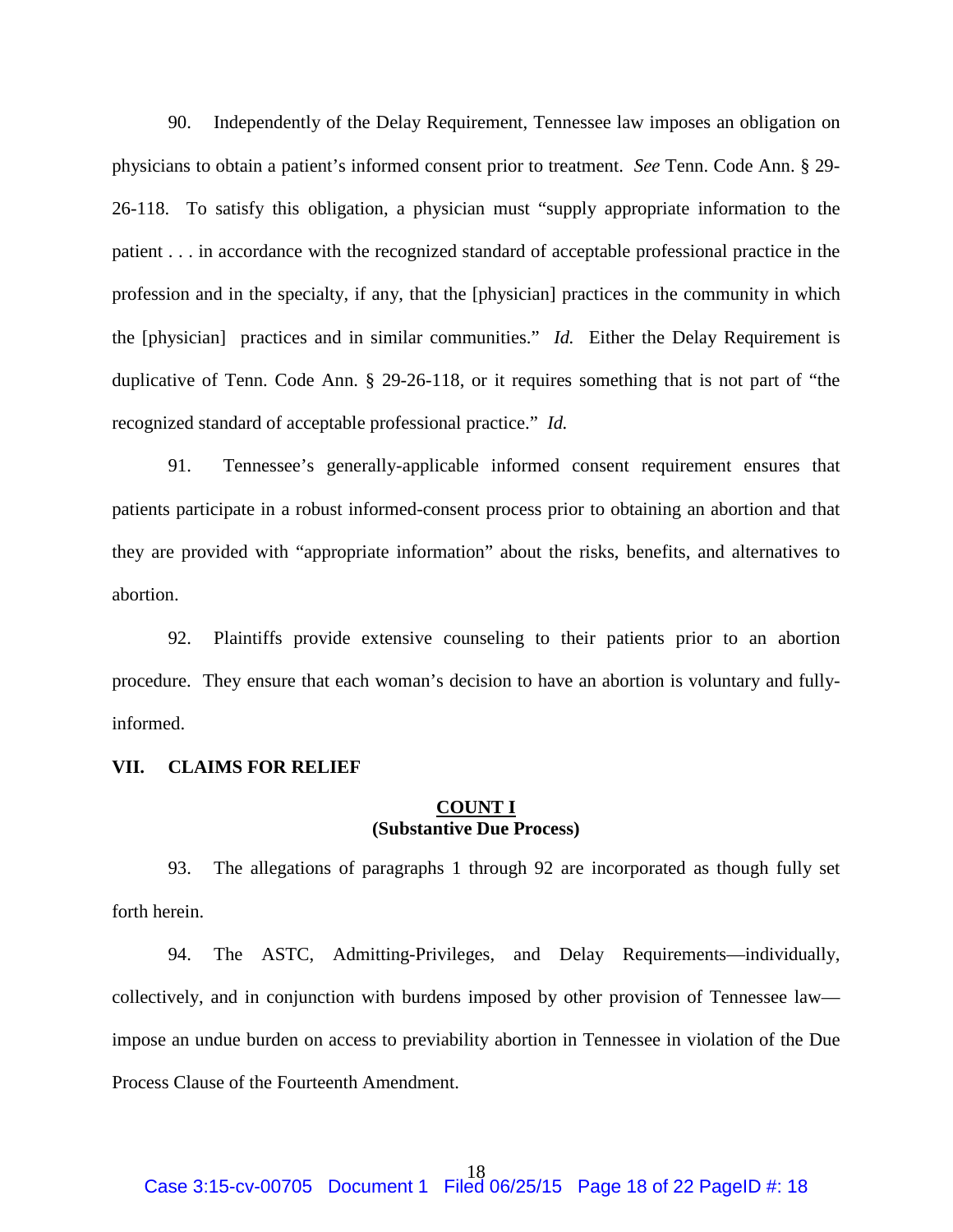## **COUNT II (Equal Protection)**

95. The allegations of paragraphs 1 through 92 are incorporated as though fully set forth herein.

96. The ASTC, Admitting-Privileges, and Delay Requirements each denies equal protection of the laws to Plaintiffs and their patients in violation of the Equal Protection Clause of the Fourteenth Amendment.

## **COUNT III (Procedural Due Process)**

97. The allegations of paragraphs 1 through 92 are incorporated as though fully set forth herein.

98. As applied to the Bristol and Nashville Clinics, the ASTC Requirement denies Plaintiffs Adams & Boyle, P.C., and Wesley F. Adams, Jr., M.D., procedural due process in violation of the Due Process Clause of the Fourteenth Amendment.

## **COUNT IV (Vagueness)**

99. The allegations of paragraphs 1 through 92 are incorporated as though fully set forth herein.

100. The ASTC Requirement is vague in violation of the Due Process Clause of the Fourteenth Amendment because it fails to provide fair notice of its requirements and encourages arbitrary and discriminatory enforcement.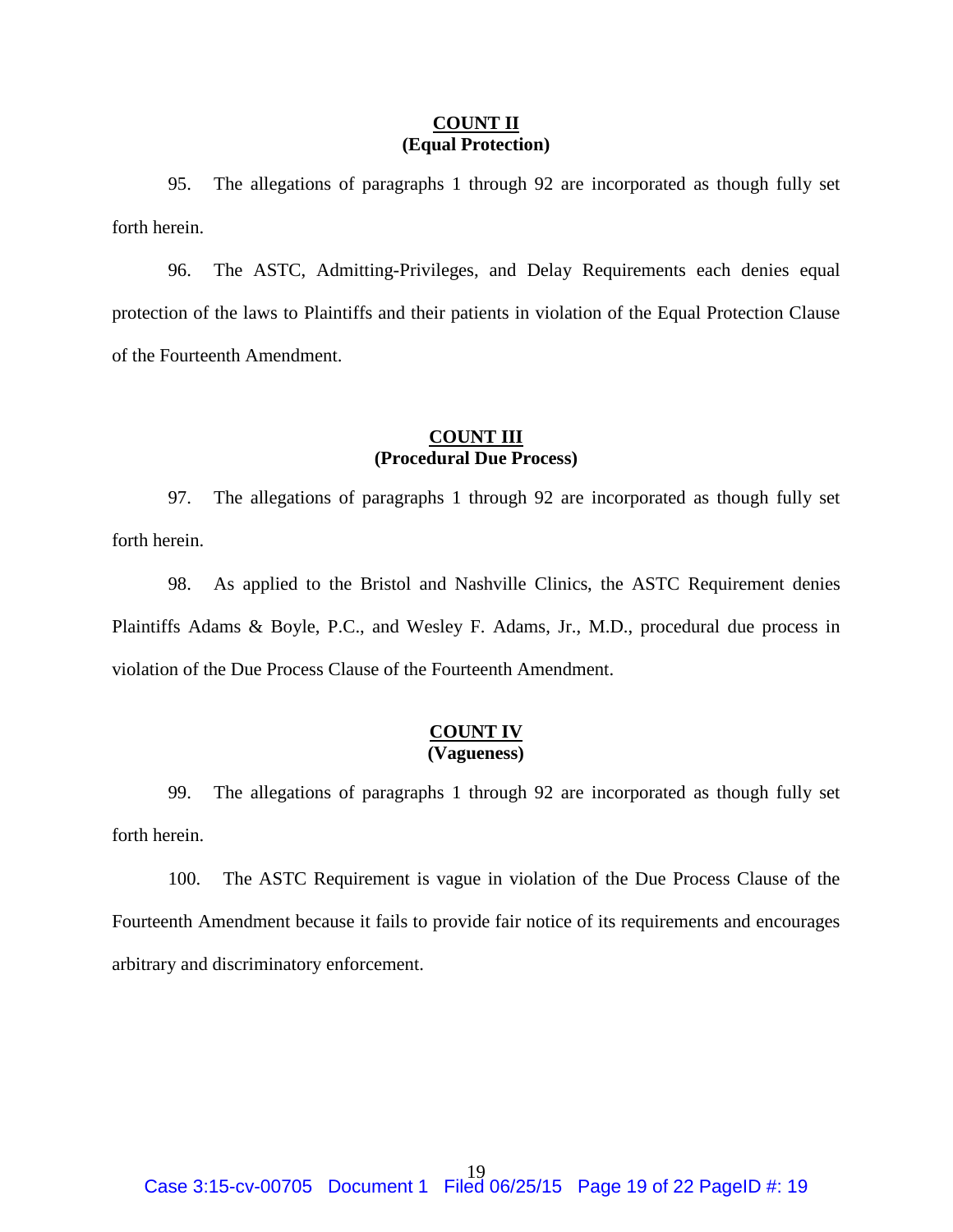### **COUNT V (Unlawful Delegation)**

101. The allegations of paragraphs 1 through 92 are incorporated as though fully set forth herein.

102. The Admitting-Privileges Requirement improperly delegates lawmaking authority to hospitals in violation of the Due Process Clause of the Fourteenth Amendment.

## **VIII. REQUEST FOR RELIEF**

Plaintiffs respectfully request that this Court:

A. Issue a declaratory judgment that the ASTC Requirement is unconstitutional and unenforceable:

- a. on its face; and/or
- b. as applied to the Bristol and Nashville Clinics; and/or

B. Issue a declaratory judgment that the Admitting-Privileges Requirement is unconstitutional and unenforceable:

- a. on its face; and/or
- b. as applied to any abortion provider who is unable to obtain the required admitting privileges for reasons unrelated to the physician's medical competency; and/or

C. Issue a declaratory judgment that the Delay Requirement is unconstitutional and unenforceable:

- a. on its face; and/or
- b. as applied to any woman or group of women entitled to relief; and/or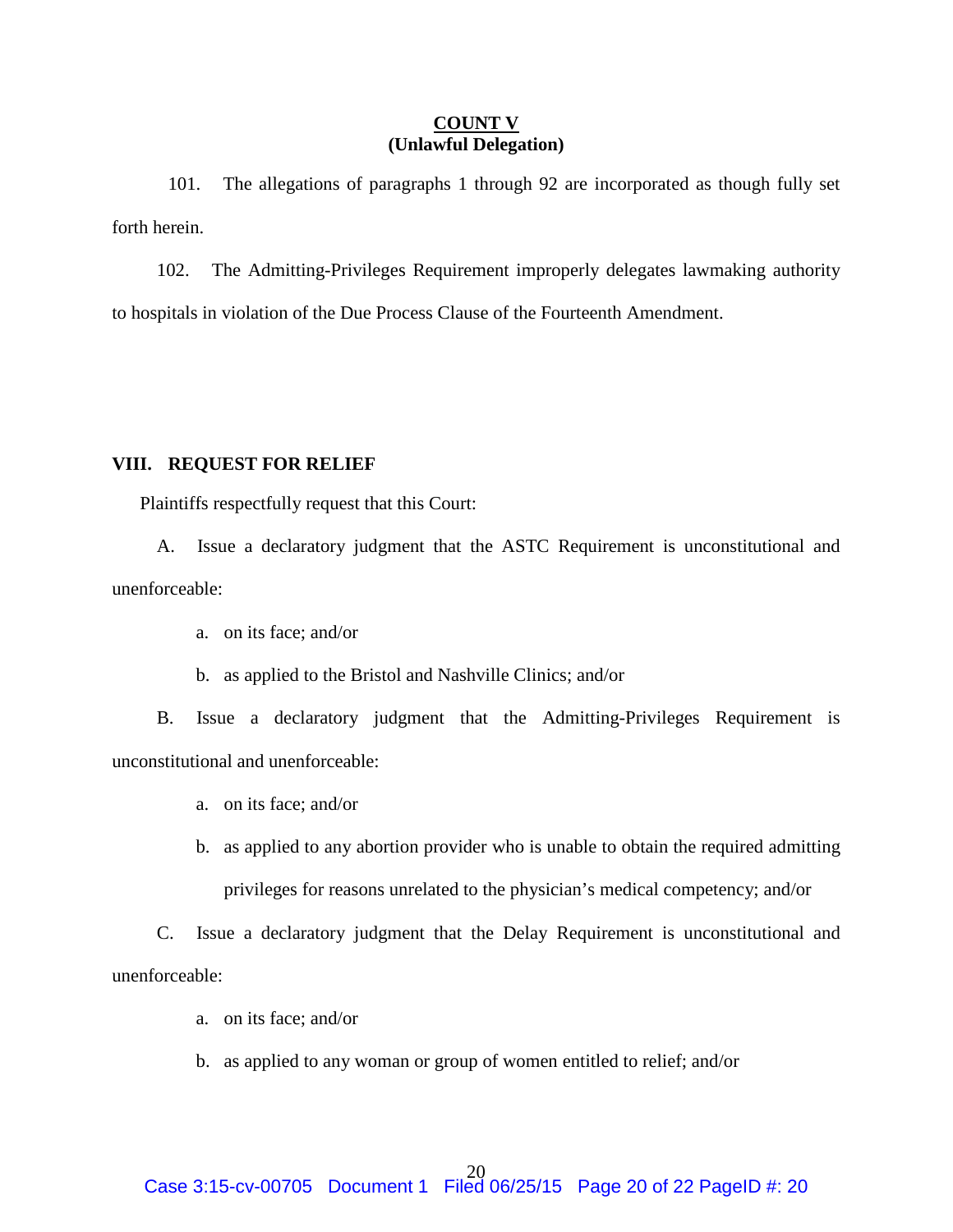- c. insofar as it requires a woman to be informed "in person" of certain information; and/or
- d. insofar as it requires certain information to be provided by "the attending physician who is to perform the abortion" or "the referring physician"; and/or

D. Permanently enjoin Defendants and their employees, agents, and successors in office from enforcing the ASTC Requirement:

- a. on its face; and/or
- b. as applied to the Bristol and Nashville Clinics; and/or

E. Permanently enjoin Defendants and their employees, agents, and successors in office from enforcing the Admitting-Privileges Requirement:

- a. on its face; and/or
- b. as applied to any abortion provider who is unable to satisfy it after reasonable effort; and/or

F. Permanently enjoin Defendants and their employees, agents, and successors in office from enforcing the Delay Requirement:

- a. on its face; and/or
- b. as applied to any woman or group of women for whom it would serve as an undue burden on access to previability abortion services; and/or
- c. insofar as it requires a woman to be informed "in person" of certain information; and/or
- d. insofar as it requires certain information to be provided by "the attending physician who is to perform the abortion" or "the referring physician"; and/or
- G. Grant Plaintiffs attorney's fees and costs pursuant to 42 U.S.C. § 1988; and/or